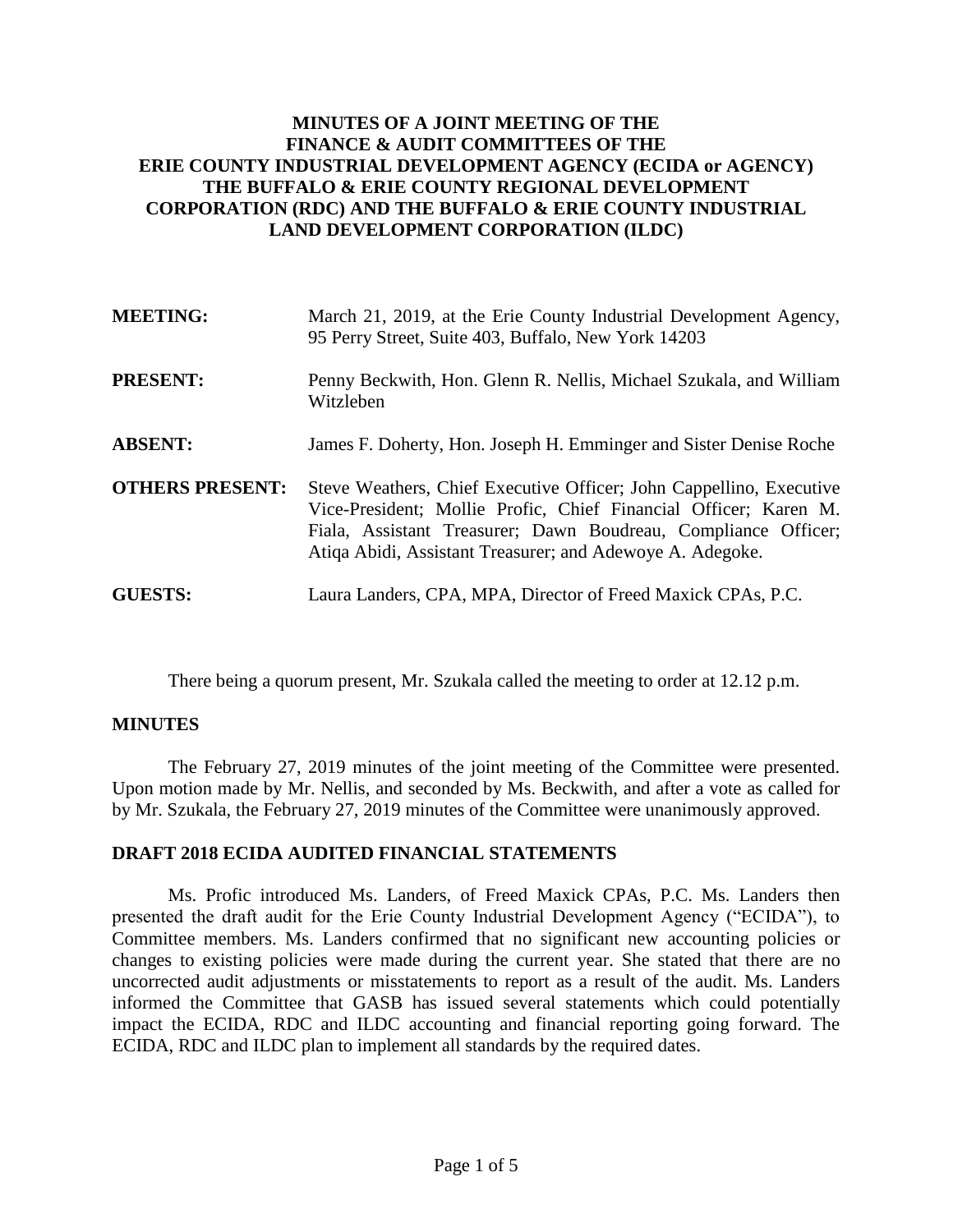Ms. Landers reviewed the ECIDA financial highlights, assets and liabilities, restricted cash position, and concluded that in Freed Maxick's opinion, the financial statements present fairly, in all material respects, the financial position of the ECIDA as of December 31, 2018 and 2017 in accordance with accounting principles generally accepted in the United States of America. Ms. Landers stated that there were no deficiencies in internal control or material weaknesses to report.

Mr. Witzleben moved the motion to present the 2018 ECIDA audited financial statements to the ECIDA Board of Directors for approval. Ms. Beckwith seconded. Mr. Szukala called for a vote, and the motion was unanimously approved by all Committee members present.

### **DRAFT 2018 RDC AUDITED FINANCIAL STATEMENT S**

Ms. Landers reviewed the RDC financial highlights, current assets, loan receivables, restricted net position, and concluded that in Freed Maxick's opinion, the financial statements present fairly, in all material respects, the financial position of the RDC as of December 31, 2018 and 2017 in accordance with accounting principles generally accepted in the United States of America. Ms. Landers noted no material weaknesses or significant deficiencies to report as a result of the audit in accordance with auditing standards generally accepted in the United States of America and the standards applicable to financial audits contained in Government Auditing Standards.

Mr. Nellis moved, and Ms. Beckwith seconded, to present to the RDC Board of Directors for approval, the 2018 audited financial statements of the RDC. Mr. Szukala called for a vote, and the motion was unanimously approved.

# **DRAFT 2018 ILDC AUDITED FINANCIAL STATEMENT S**

Ms. Landers reviewed the ILDC financial highlights, and concluded that in Freed Maxick's opinion, the financial statements present fairly, in all material respects, the financial position of the ILDC as of December 31, 2018 and 2017 in accordance with accounting principles generally accepted in the United States of America. Ms. Landers pointed out that the operating expenses of the ILDC decreased, but, the ILDC still recognized a loss. Ms. Profic stated that the second half of a grant for the Bethlehem Steel project will be used to offset the loss. Mr. Cappellino explained that, as of the date of this meeting, the ILDC does not have revenues yet, and will not have revenue until it starts selling property. Ms. Landers stated that there were no material weaknesses or significant deficiencies to report.

Mr. Witzleben moved, and Ms. Beckwith seconded, to present to the ILDC Board of Directors, the 2018 audited financial statements of the ILDC. Mr. Szukala called for a vote, and the motion was unanimously approved.

#### **2018 PAAA ANNUAL REPORT**

Ms. Profic presented a brief overview of the Public Authorities Annual Report to be submitted for the 2018 fiscal year pursuant to Section 2800(2) of the Public Authorities Law.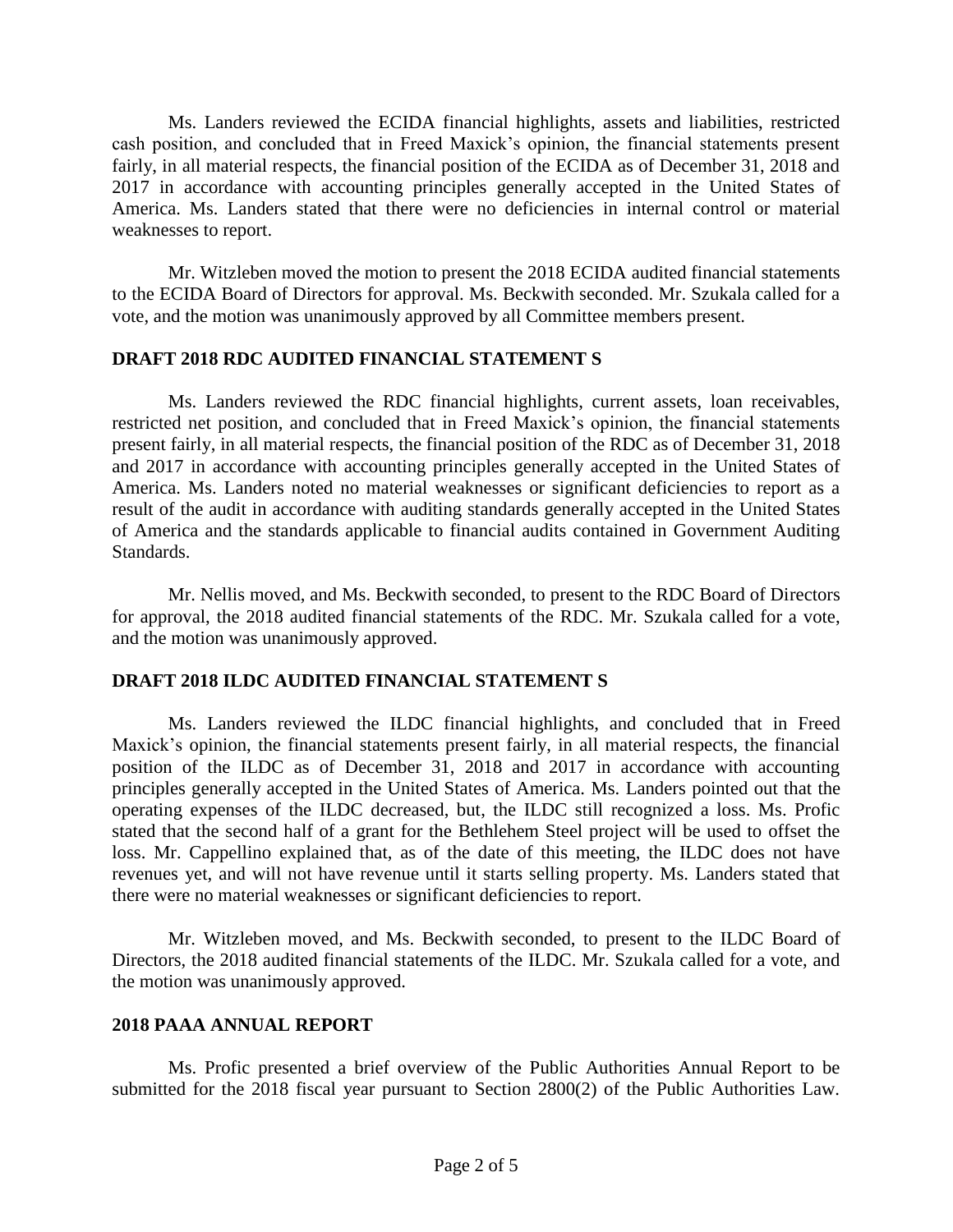The ECIDA and its affiliates are required to comply with the Public Authorities Law and submit a comprehensive annual report that includes, among other items, operations and accomplishments, financial reports, mission statement & measurements and bond notes outstanding.

Ms. Beckwith moved, and Mr. Nellis seconded, to accept the PAAA Annual Report and present same to the ECIDA Board of Directors for approval. Mr. Szukala called for a vote, and the motion was unanimously approved.

#### **2018 INVESTMENT REPORTS**

Ms. Profic gave an overview of the ECIDA, RDC and ILDC Investments Reports for 2018.

Ms. Beckwith moved, and Mr. Nellis seconded, to re-adopt the Investment Reports for the ECIDA, RDC and ILDC and submit same to their respective Board of Directors for ultimate approval. Mr. Szukala called for a vote, and the motion was unanimously approved.

# **INVESTMENT AND DEPOSIT POLICY**

Ms. Profic reviewed the Investment and Deposit Policy, and noted that there were no changes to the policy.

Mr. Nellis moved, and Ms. Beckwith seconded, to approve the Investment and Deposit Policy for the ECIDA, RDC and ILDC and submit same to their respective Board of Directors for re-adoption. Mr. Szukala called for a vote, and the motion was unanimously approved.

# **FINANCE & AUDIT COMMITTEE CHARTER**

Ms. Profic reviewed the Finance and Audit Committee Charter.

Ms. Beckwith moved, and Mr. Nellis seconded, to submit the Finance and Audit Committee charter to the Board of Directors of the ECIDA, RDC, and ILDC for ultimate approval. Mr. Szukala called for a vote, and the motion was unanimously approved.

# **CORPORATE CREDIT CARD POLICY**

Ms. Profic reviewed the Corporate Credit Card Policy, and noted that no changes have been made to the policy.

Upon a motion made by Ms. Beckwith and seconded by Mr. Witzleben, the Corporate Credit Card Policy was unanimously accepted as presented and approved for submission to the ECIDA Board of Directors for re-adoption.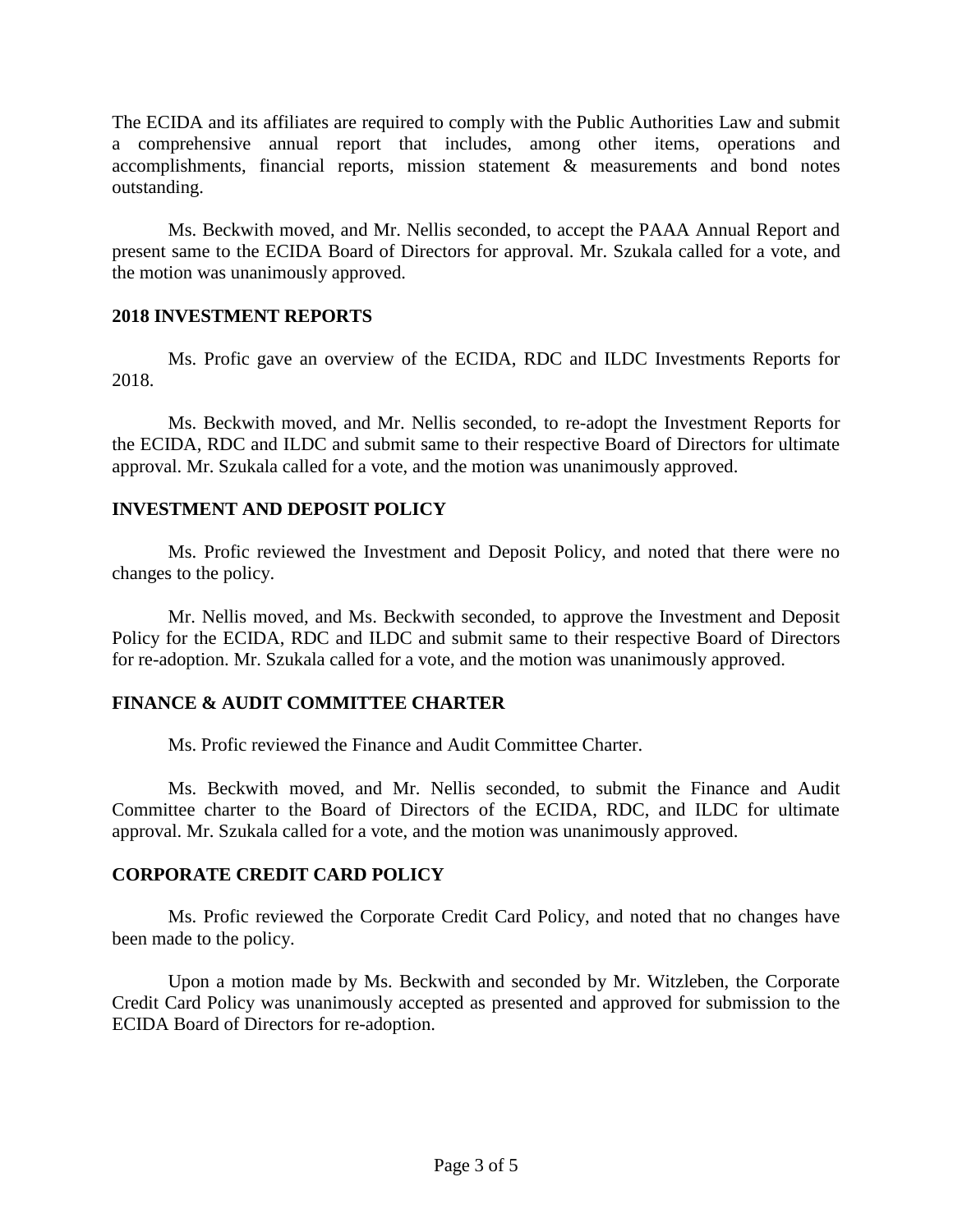### **FINANCE AND AUDIT COMMITTEE SELF-EVALUATION**

Ms. Boudreau reviewed the Finance and Audit Committee self-evaluation.

Ms. Beckwith moved, and Mr. Szukala seconded, to submit the Finance and Audit Committee Self-Evaluation Report to the respective Board of Directors of ECIDA, RDC and ILDC. Mr. Szukala called for a vote, and the motion was unanimously approved.

### **CORPORATE CREDIT CARD USAGE REPORT**

Ms. Profic reviewed the Corporate Credit Card Usage Report, and explained that the credit card activity is minimal. Mr. Weathers confirmed that the credit card is mainly used for hotel reservations and associated costs when staff members travel for trainings, conferences and seminars. Mr. Szukala directed that the report be received and filed.

#### **NEW BUSINESS**

Ms. Profic distributed an educational article from PwC's Governance Insights Center entitled "Overseeing the external auditors."

Ms. Beckwith questioned the operating losses of the ECIDA over the last two years. Mr. Weathers explained that Agency begins the year with no administrative fee revenue, and can only be certain of the total amount of revenue at the end of the year. Thus, the Agency runs a deficit budget because the revenue from projects is unknown until a project begins. The ECIDA relies extensively on administrative fees to generate the majority of its annual revenue. Mr. Weathers stated that staff members have proposed non-administrative fee revenue generators but to no avail.

Mr. Weathers explained that up until several years ago the ECIDA received some funding from the county. Now however, the entity is self-funded, which makes it hard to prepare a proper budget. He stated that the only revenue the entity receives up front are application fees from project applicants, and the number of projects do not usually correspond with the amount of revenue generated at the end of the year.

Mr. Nellis opined that a policy of spending money with the hope of getting it back during the year is not good enough for the Agency. Mr. Nellis suggested that staff members should work on a proposal of 2-3 options of collection for administrative fees and get back to the Committee, who may then pass a proposal to the Board of Directors.

In light of the operating losses of the Agency, Mr. Nellis moved, and Ms. Beckwith seconded a motion for staff members to explore new revenue models for the ECIDA and report back to the Committee. Mr. Szukala called for a vote, and the motion was unanimously approved.